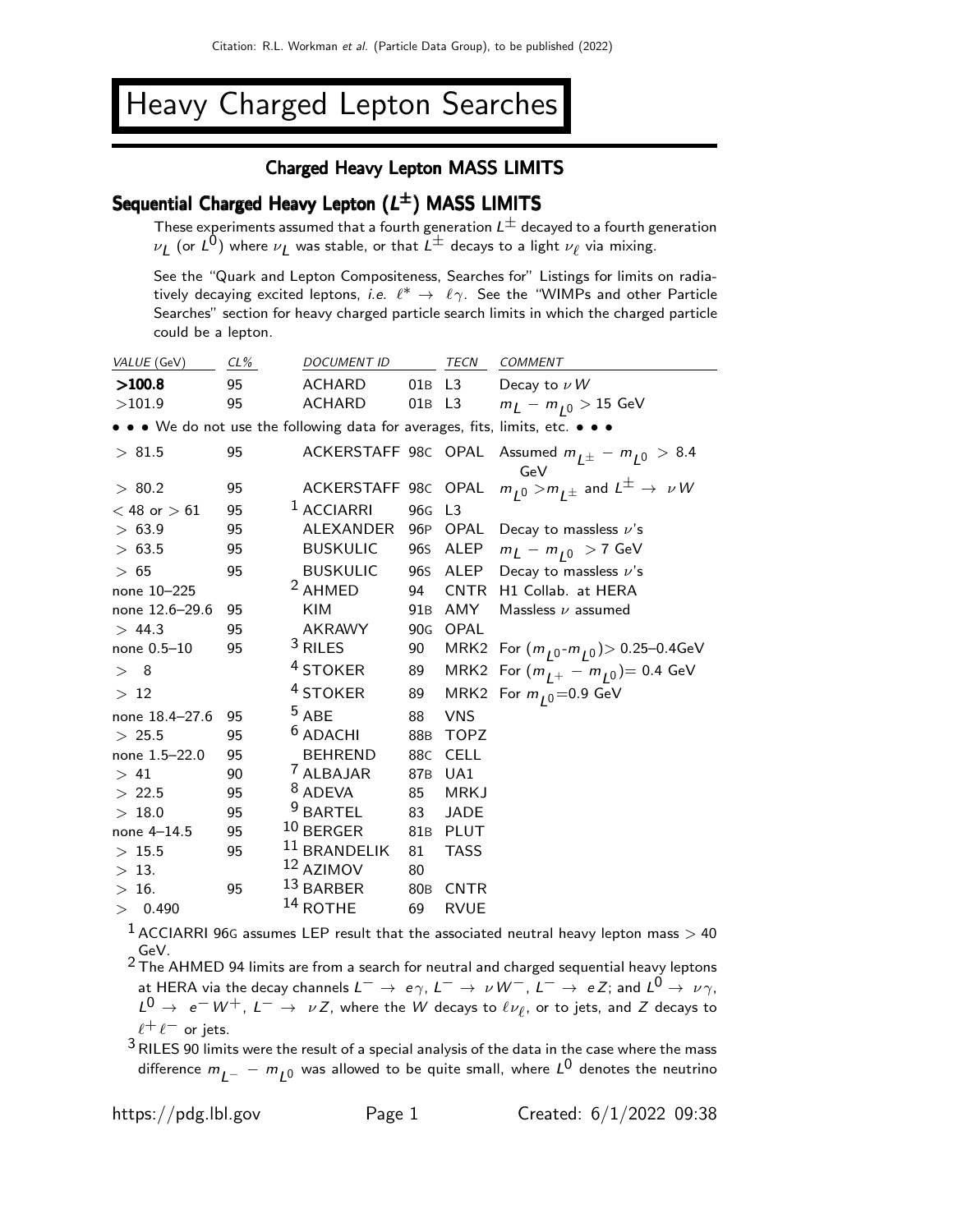into which the sequential charged lepton decays. With a slightly reduced  $m_{1\pm}$  range, the mass difference extends to about 4 GeV.

- 4 STOKER 89 (Mark II at PEP) gives bounds on charged heavy lepton  $(L^+)$  mass for the generalized case in which the corresponding neutral heavy lepton  $(\mathsf{L}^\mathsf{0})$  in the SU(2) doublet is not of negligible mass.
- 5 ABE 88 search for  $L^+$  and  $L^ \rightarrow$  hadrons looking for acoplanar jets. The bound is valid for  $m_{\nu}$  < 10 GeV.
- $6$  ADACHI 88B search for hadronic decays giving acoplanar events with large missing energy.  $E_{cm}{}^{ee} = 52$  GeV.

7 Assumes associated neutrino is approximately massless.

 $8$  ADEVA 85 analyze one-isolated-muon data and sensitive to  $\tau$  <10 nanosec. Assume B(lepton) = 0.30.  $E_{cm}$  = 40–47 GeV.

<sup>9</sup> BARTEL 83 limit is from PETRA  $e^+e^-$  experiment with average  $E_{cm} = 34.2$  GeV.

10 BERGER 81B is DESY DORIS and PETRA experiment. Looking for  $e^+e^- \rightarrow L^+L^-$ . 11 BRANDELIK 81 is DESY-PETRA experiment. Looking for  $e^+e^- \rightarrow L^+L^-$ .

12 AZIMOV 80 estimated probabilities for  $M + N$  type events in  $e^+e^- \rightarrow L^+L^-$  deducing semi-hadronic decay multiplicities of L from  $e^+e^-$  annihilation data at  $E^{\text{cm}} = (2/3)m_L$ . Obtained above limit comparing these with  $e^+e^-$  data (BRANDELIK 80).

13 BARBER 80B looked for  $e^+e^- \rightarrow L^+L^-, L \rightarrow \nu_I^+$  $\mathcal{L}^+$ X with MARK-J at DESY-PETRA.

<sup>14</sup> ROTHE 69 examines previous data on  $\mu$  pair production and  $\pi$  and K decays.

## Stable Charged Heavy Lepton  $(L^\pm)$  MASS LIMITS

| VALUE (GeV)                                                                   | $CL\%$ | DOCUMENT ID          |          | TECN     |
|-------------------------------------------------------------------------------|--------|----------------------|----------|----------|
| >102.6                                                                        | 95     | ACHARD               | $01B$ L3 |          |
| • • • We do not use the following data for averages, fits, limits, etc. • • • |        |                      |          |          |
| > 28.2                                                                        | 95     | <sup>15</sup> ADACHI |          | 90C TOPZ |
| none 18.5-42.8                                                                | 95     | AKRAWY               |          | 900 OPAL |
| > 26.5                                                                        | 95     | <b>DECAMP</b>        | 90F      | ALEP     |
| none $m_{\mu}$ -36.3                                                          | 95     | SODERSTROM90         |          | MRK2     |

 $15$  ADACHI 90C put lower limits on the mass of stable charged particles with electric charge Q satisfying  $2/3 < Q/e < 4/3$  and with spin 0 or 1/2. We list here the special case for a stable charged heavy lepton.

#### Charged Long-Lived Heavy Lepton MASS LIMITS

| VALUE (GeV)    | $CL\%$ | <i>DOCUMENT ID</i>                                                                                                    |     | TECN     | CHG | <b>COMMENT</b>            |
|----------------|--------|-----------------------------------------------------------------------------------------------------------------------|-----|----------|-----|---------------------------|
|                |        | $\bullet \bullet \bullet$ We do not use the following data for averages, fits, limits, etc. $\bullet \bullet \bullet$ |     |          |     |                           |
| >574           | 95     | <b>CHATRCHYAN 13AB CMS</b>                                                                                            |     |          |     | Leptons singlet model     |
| >102.0         | 95     | <b>ABBIENDI</b>                                                                                                       | 03L | OPAL     |     | pair produced in $e^+e^-$ |
| 0.1<br>$\geq$  |        | $16$ ANSORGE                                                                                                          |     | 73B HBC  |     | Long-lived                |
| none 0.55-4.5  |        | <sup>17</sup> BUSHNIN                                                                                                 | 73  | $CNTR -$ |     | Long-lived                |
| none 0.2-0.92  |        | $18$ BARNA                                                                                                            | 68  | $CNTR -$ |     | Long-lived                |
| none 0.97-1.03 |        | $18$ BARNA                                                                                                            | 68  | $CNTR -$ |     | Long-lived                |

 $^{16}$  ANSORGE 73B looks for electron pair production and electron-like Bremsstrahlung.

 $17$  BUSHNIN 73 is SERPUKHOV 70 GeV  $p$  experiment. Masses assume mean life above  $7 \times 10^{-10}$  and  $3 \times 10^{-8}$  respectively. Calculated from cross section (see "Charged Quasi-Stable Lepton Production Differential Cross Section" below) and 30 GeV muon pair production data.

18 BARNA 68 is SLAC photoproduction experiment.